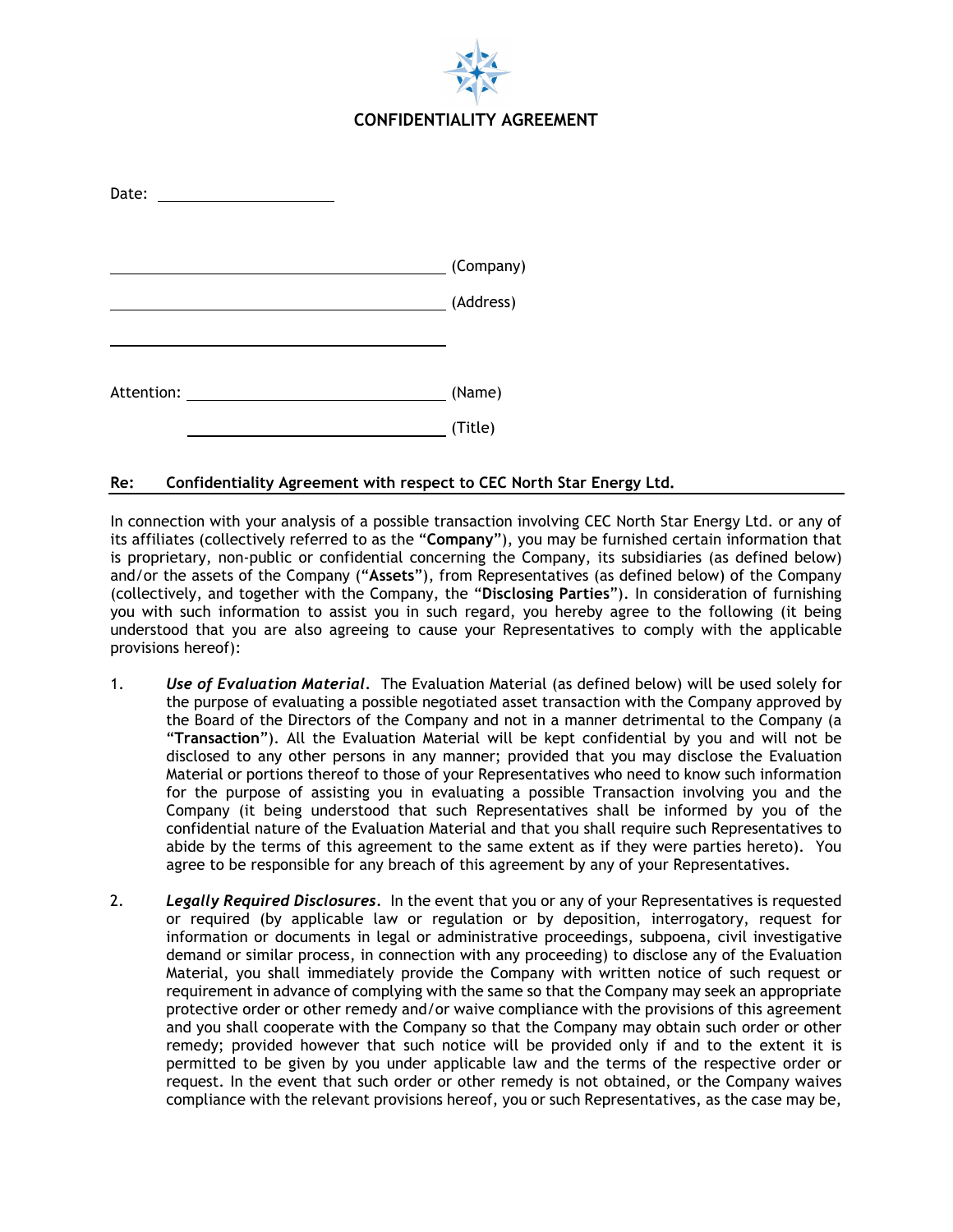may disclose only that portion of the Evaluation Material that, in the written opinion of your counsel, is legally required to be disclosed and shall exercise your, his or its best efforts to obtain assurances that confidential treatment will be accorded such Evaluation Material.

- 3. *Definition of Evaluation Material.* The term "**Evaluation Material**" as used in this agreement shall mean all information including, but not limited to, financial results or information, marketing materials, budget information, geological, geophysical, geochemical and engineering information, seismic data, land schedules, contracts and other documentation made available to you in data books, data rooms and in the confidential, secure or restricted access areas in virtual data rooms or otherwise through the Internet established with respect to the Transaction or that any Disclosing Party furnishes or otherwise discloses to you or any of your Representatives in the course of your evaluation of a possible Transaction (in whatever form communicated or maintained, whether orally or documentary, computer storage or otherwise), which contains or otherwise reflects information concerning the Company, its subsidiaries or the Assets. The term "**Evaluation Material**" shall also include all reports, analyses, notes, studies, compilations or other information (including those prepared by you or your Representatives) that are based on, contain or reflect any Evaluation Material ("**Notes**"). The term "**Evaluation Material**" does not include any information (i) that at the time of disclosure to you or thereafter is generally available to and known by the public (other than as a result of a disclosure by you or any of your Representatives or a disclosure pursuant to Paragraph 2), (ii) that is or was received by you or any of your Representatives on a non-confidential basis from a source other than the Disclosing Parties who**,** to your knowledge, is not prohibited from transmitting the information to you by a confidentiality agreement with or other contractual, legal or fiduciary obligation to the Company, (iii) heretofore disclosed to you by the Company on a non-confidential basis, or (iv) that was known by you or any of your Representatives prior to disclosure hereunder (as evidenced by your or their contemporaneous written records and was not obtained through illegal or fraudulent means) and is not subject to a confidentiality obligation.
- 4. *Return of Materials.* If you decide that you do not wish to proceed with a Transaction, you will promptly notify the Company of that decision. In that case, or if the Company shall elect at any time to terminate further access by you to the Evaluation Material for any reason, you will (i) return promptly to the Company all copies of the Evaluation Material provided to you and then in your possession or in the possession of any of the Representatives, (ii) destroy all Notes and (iii) upon written request deliver to the Company a certificate executed by one of your duly authorized senior officers indicating that the requirements of this sentence have been satisfied in full. Notwithstanding the return or destruction of Evaluation Material and Notes, you and your Representatives will continue to be bound by your obligations of confidentiality and all other obligations hereunder. Notwithstanding the foregoing, it is understood that your computer systems may automatically back-up Evaluation Material disclosed to you under this agreement and that you or your Representatives may be required by law or regulation to keep a copy of some of the Notes containing Evaluation Materials. To the extent such computer back-up procedures create copies of the Evaluation Material, or that copy of certain Notes are required to be kept as provided above, you and your Representatives may retain such copies in your archival or back-up computer storage for the period they normally archive back-up computer records, which copies shall be subject to the provisions of this agreement until the same are destroyed, and shall not be accessed by you during such period of archival or back-up storage except as required by law or regulation.
- 5. *Nondisclosure of Possible Transaction.* Without the prior written consent of the Company, you will not, and will direct and cause your Representatives not to, disclose to any person (i) that Evaluation Material has been made available to you, (ii) that discussions or negotiations are or were taking place concerning a possible Transaction, (iii) any opinion or comment with respect to the Evaluation Material, (iv) the terms, conditions or other facts with respect to any such possible Transaction or actions, including the status thereof; provided, however, that you may make such disclosure if you have received the written opinion of outside counsel that such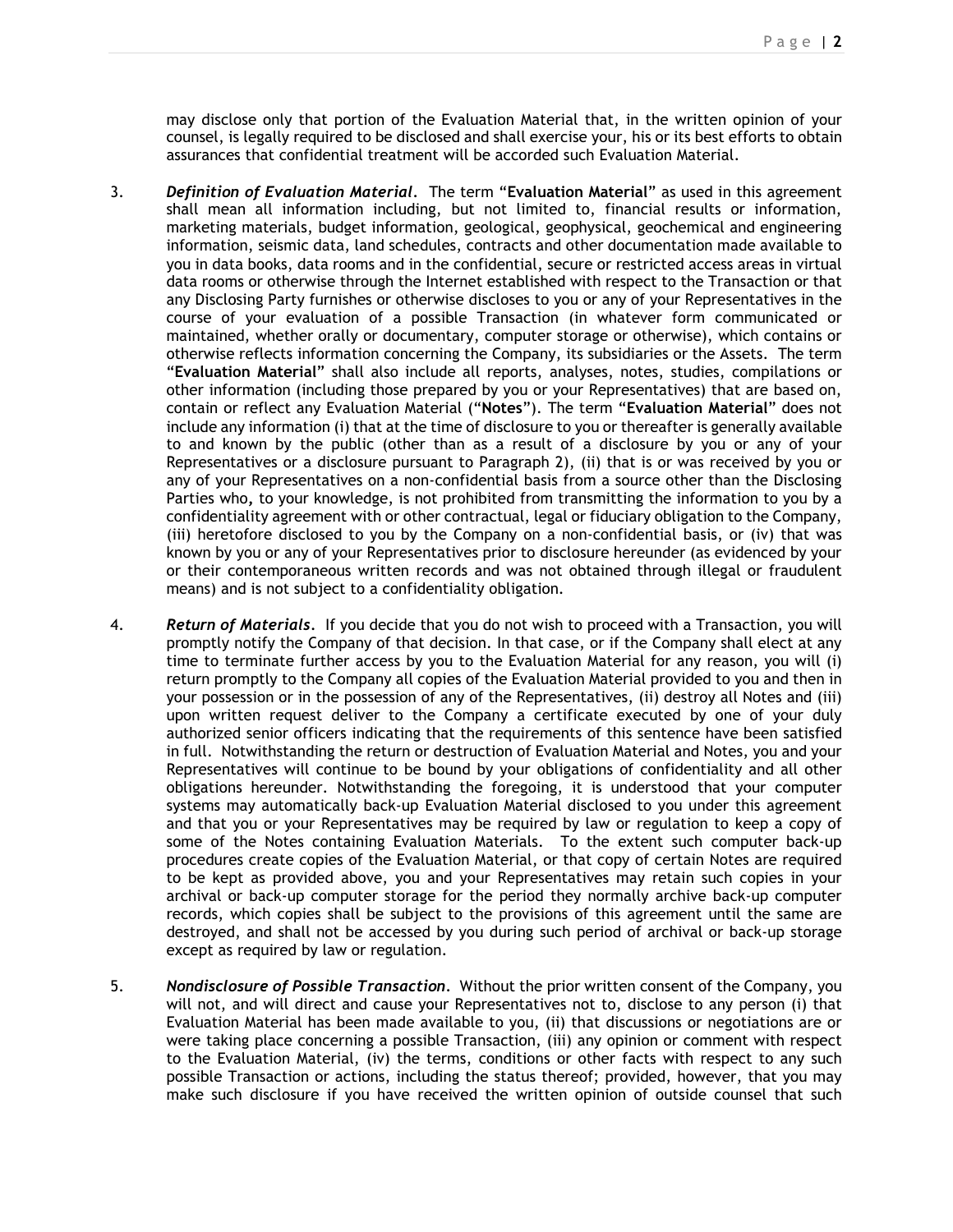disclosure must be made by you in order that you or any of your Representatives not commit a violation of law, regulation or rule of any stock exchange and, if permitted by applicable law, prior to such disclosure, you promptly advise and consult with the Company and its legal counsel concerning the information you propose to disclose. Your obligations in the preceding sentence shall survive any return or destruction of the Evaluation Material pursuant to Paragraph 4. It is understood that neither this agreement nor the disclosure of any Evaluation Material to you shall be construed as granting to you or any of your Representatives any license or rights in respect of any part of the Evaluation Material.

- 6. *No Representation or Warranty.* Although the Disclosing Parties have endeavoured to include in the Evaluation Material information known to them which they believe to be relevant for the purpose of your investigation, you understand and agree that the Disclosing Parties have not made and do not make any representation or warranty, express or implied, as to the accuracy or completeness of the Evaluation Material. You agree that the Disclosing Parties shall not have any liability under this agreement to you or any of your Representatives relating to or resulting from the use of the Evaluation Material or any errors therein or omissions therefrom. Only those representations or warranties that are made in a Definitive Agreement when, as and if it is executed, and subject to such limitations and restrictions as may be specified in such Definitive Agreement will have any legal effect as representations or warranties.
- 7. *Definitive Agreement.* You also understand and agree that no contract or agreement providing for a Transaction between the Company and you or your affiliates shall be deemed to exist unless and until a written binding agreement with respect thereto has been executed and delivered by you and each of the other parties thereto ("**Definitive Agreement**"), and you and the Company hereby waive, in advance, any claims (including, without limitation, breach of contract) in connection with such Transaction unless and until a Definitive Agreement has been executed and delivered by you and each of the other parties thereto. It is also agreed that unless and until a Definitive Agreement has been executed by you with respect to a Transaction, none of the parties to this agreement or its respective Representatives has any legal obligation of any kind whatsoever with respect to any such Transaction or the process for a possible Transaction. Unless and until a Definitive Agreement has been executed and delivered, you understand that (i) the Company shall conduct the process for a possible Transaction as it in its sole discretion shall determine (including, without limitation, providing information to and/or negotiating with any prospective investor and entering into definitive agreements without prior notice to you or any other person), (ii) any procedures relating to such Transaction may be changed at any time without notice to you or any other persons, and (iii) the Company shall have the right to reject or accept any potential investor, proposal or offer, for any reason whatsoever, in its sole discretion. You agree that the Company reserves the right, in its sole discretion, to reject any and all proposals made by you or any other person with respect to a possible Transaction and to terminate discussions and negotiations, with you and any other person at any time. The parties hereto acknowledge and agree that the entering into of this agreement by them or any approval granted hereunder does not constitute an agreement to agree to or to recommend to its board of directors, investment committee or shareholders any proposed Transaction, nor does it restrict the rights of the Company to solicit or provide information to any other persons in respect of a possible Transaction. For purposes of this paragraph, the term "**Definitive Agreement**" does not include an executed letter of intent or any other preliminary written agreement, nor does it include any written or oral offer or bid on your part or any written or oral acceptance thereof.
- 8. *Securities Laws.* You hereby acknowledge that you are aware, and that you will advise your Representatives who are informed as to the matters that are the subject of this agreement, that Canadian securities laws prohibit any person who has material, non-public information concerning the matters which are the subject of this agreement from purchasing or selling securities of the Company or from communicating such information to any other person under circumstances in which it is reasonably foreseeable that such person is likely to purchase or sell such securities.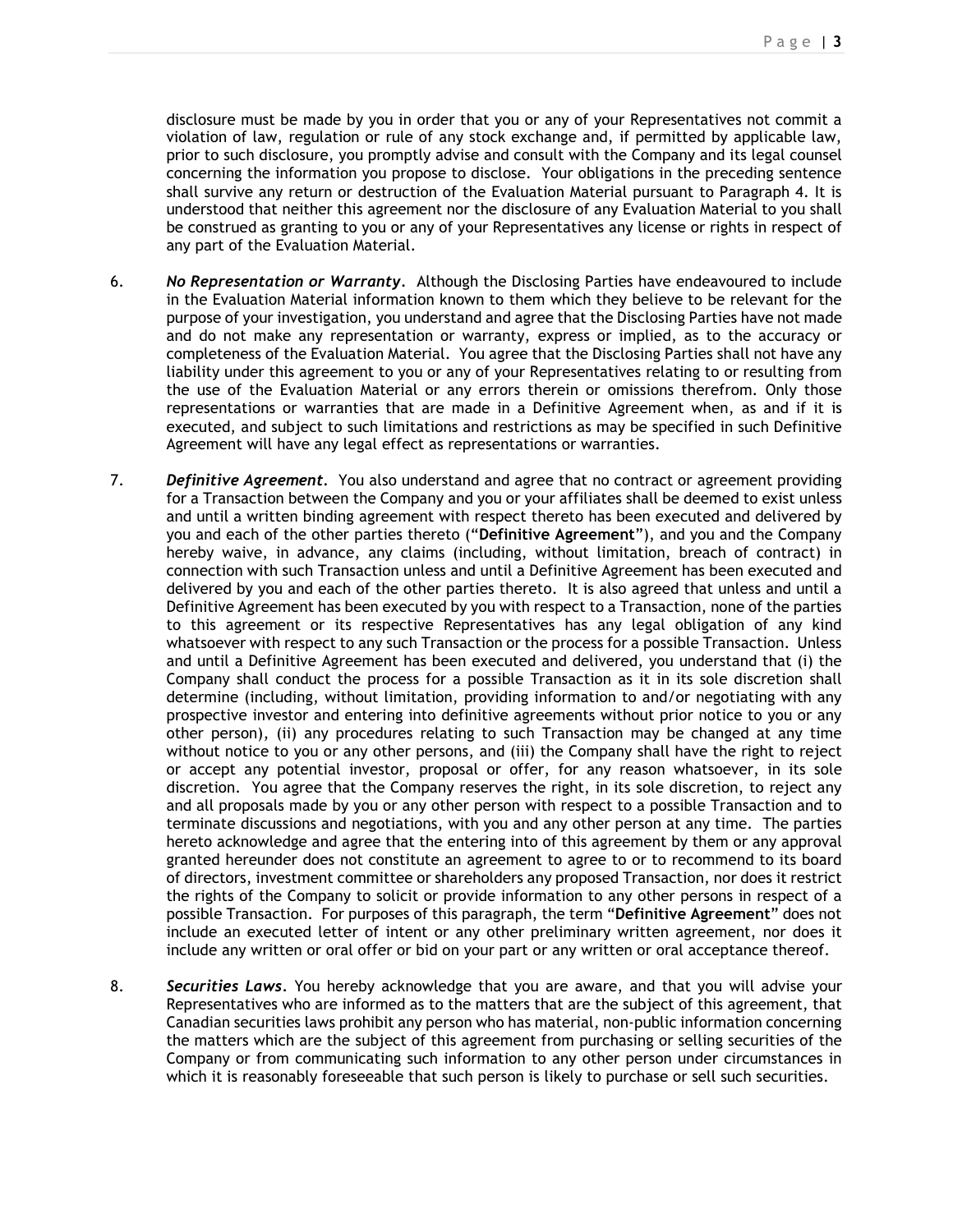- 9. *Liability.* In addition to any other rights that the Company and its Representatives may have against you arising by reason of any breach of this agreement, you shall:
	- (a) be liable to each of the Company and its Representatives for all claims, liabilities, damages, costs, losses and expenses (including legal, accounting and other professional and advisory costs, expenses, fees and other disbursements, with legal fees on a solicitorclient basis) whatsoever which they may suffer, sustain, pay or incur; and
	- (b) indemnify and hold harmless the Company and its Representatives and their respective directors, officers, employees and agents from and against any and all claims, liabilities, damages, costs, losses and expenses whatsoever which may be brought against or suffered by them or which they may suffer, sustain, pay or incur;

in respect of all matters or anything, which may arise out of any act or omission, directly or indirectly, related to any breach by you or your Representatives of this agreement or arising out of or resulting from any unauthorized use or disclosure by you or your Representatives of the Evaluation Material.

- 10. *Remedies.* You agree that (i) money damages would not be a sufficient remedy for any breach of this agreement by you or your Representatives, (ii) that, in addition to any other remedies at law or in equity that the Company may have, the Company shall be entitled to equitable relief, including injunction and specific performance, in the event of any breach of the provisions of this agreement, in addition to all other remedies available to the Company at law or in equity and (iii) you shall waive, and use your best efforts to cause your Representatives to waive, any requirement for the securing or posting of any bond or other security in connection with such remedy. The prevailing party shall be reimbursed for all costs and expenses, including reasonable attorneys' fees (on a solicitor and his own client basis), incurred in enforcing the other party's obligations hereunder.
- 11. *Access.* In the event you gain physical access to any of the Company's premises, you agree to indemnify, defend and hold harmless the Company and its Representatives from and against any and all liabilities, claims and causes of action for personal injury, death, property damage or loss occurring on or to such person or property as a result of your entry onto the premises. You agree to comply fully with all rules, regulations and instructions issued by the Company regarding your actions while upon, entering or leaving the property of the Company.
- 12. *No Waiver – Entire Agreement.* It is further understood and agreed that no failure or delay in exercising any right, power or privilege hereunder will operate as a waiver thereof, nor will any single or partial exercise thereof preclude any other or further exercise thereof or the exercise of any other right, power or privilege hereunder. This agreement represents the entire understanding of the parties with respect to the matters referred to herein and supersedes all prior understandings, written or oral, between the parties with respect thereto.
- 13. *Amendments.* All modifications of and amendments to this agreement or any part hereof must be in writing signed on behalf of you and the Company. Waivers of any terms and provisions of this agreement shall be in writing.
- 14. *Person; Representatives.* As used in this agreement, (i) the term "**person**" will be interpreted broadly to include, without limitation, any corporation, company, group, partnership, limited liability company, unincorporated association, trust, other entity or individual, (ii) the term "**Representatives**", used with respect to a person, shall include the directors, officers, employees, representatives, affiliates, subsidiaries, associates, agents, lawyers, recruiting agents, consultants, accountants, financial and other advisors of the person and their respective affiliates, subsidiaries and associates, and (iii) the terms "**affiliates**", "**subsidiaries**", "**associates**" and derivations thereof shall have the respective meanings ascribed thereto in the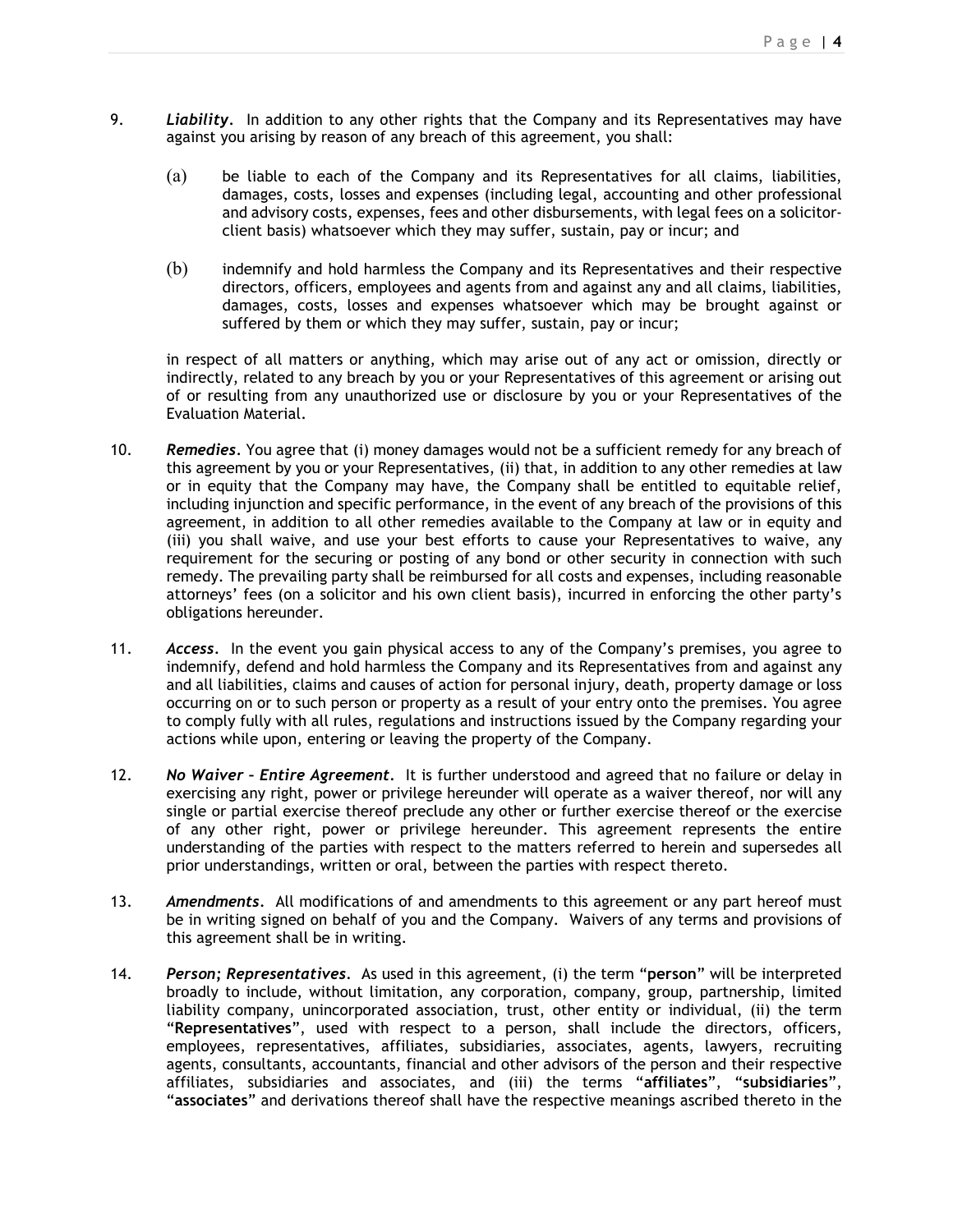*Securities Act* (Alberta), as amended from time to time provided that a partnership which is comprised solely of corporations which are "affiliates", "subsidiaries" or "associates" shall be deemed to be an "affiliate", "subsidiary" or "associate" of each such corporation and its other "affiliates", "subsidiaries" or "associates" and further provided that investment funds under your administration or that of an affiliate, will be deemed to be an "affiliate".

- 15. *Notices.* All notices to be given to a party hereunder shall be in writing and delivered personally, by overnight courier or by facsimile, addressed, in the case of the Company, to CEC North Star Energy Ltd. at 725 Luxstone Landing, Airdrie, Alberta, T4B 3K9, in the case of ARCO Capital Partners Inc. to Dejan Kukic at dkukic@arcocapital.ca and in the case of you, to the addressee at the address set forth on the execution page hereof.
- 16. **Contact with Company Personnel, Customers, Suppliers.** During the Term, you will not and will cause your Representatives not to, directly or indirectly, initiate or maintain contact (except for those contacts made in the ordinary course of business) with any officer, director or employee or agent of the Company, including any customers or suppliers of the Company, regarding its business, operations, prospects or finances except with the express permission of the Company.
- 17. *Severability.* In the event that any provision or portion of this agreement is determined to be invalid or unenforceable for any reason, in whole or in part, the remaining provisions of this agreement shall be unaffected thereby and shall remain in full force and effect to the fullest extent permitted by applicable law.
- 18. *Headings.* The division of this agreement into sections and the insertion of headings are for convenience of reference only and shall not affect the construction or interpretation of this agreement.
- 19. *Assignment.* The Company reserves the right to assign all or any of the benefits under this agreement including, without limitation, the right to enforce any or all of the terms of this agreement with respect to the unauthorized use or disclosure by you or your Representatives of the Evaluation Material to such parties as it deems appropriate including joint venture partners and the acquiror of any shares or assets of the Company pursuant to a Transaction. This agreement shall not be assignable by you without the prior written consent of the Company. Any consent or approval that may be provided by the Company hereunder may be provided by the Company or its successor.
- 20. *Term.* This agreement shall terminate 12 months from the date hereof (the "**Term**").
- 21. *Reciprocal Agreement.* In the event the Company requires access to confidential information regarding you in order to assess a possible Transaction with you, you and the Company agree to enter into a reciprocal agreement governing the use of such confidential information on such terms as are mutually agreed to between you and the Company.
- 22. *Governing Law and Attornment.* This agreement shall be governed by and construed in accordance with the laws of the Province of Alberta. You also hereby irrevocably and unconditionally consent to submit to the jurisdiction of the courts of the Province of Alberta for any actions, suits or proceedings arising out of or relating to this agreement and the transactions contemplated hereby (and you agree not to commence any action, suit or proceeding relating thereto except in such courts), and further agree that service of any process, summons, notice or document by registered mail to your address specified herein shall be effective service of process for any action, suit or proceeding brought against you in any such court. You hereby irrevocably and unconditionally waive any objection to the laying of venue of action, suit or proceeding arising out of this agreement or the transaction contemplated hereby in the courts of the Province of Alberta and hereby further irrevocably and unconditionally waive and agree not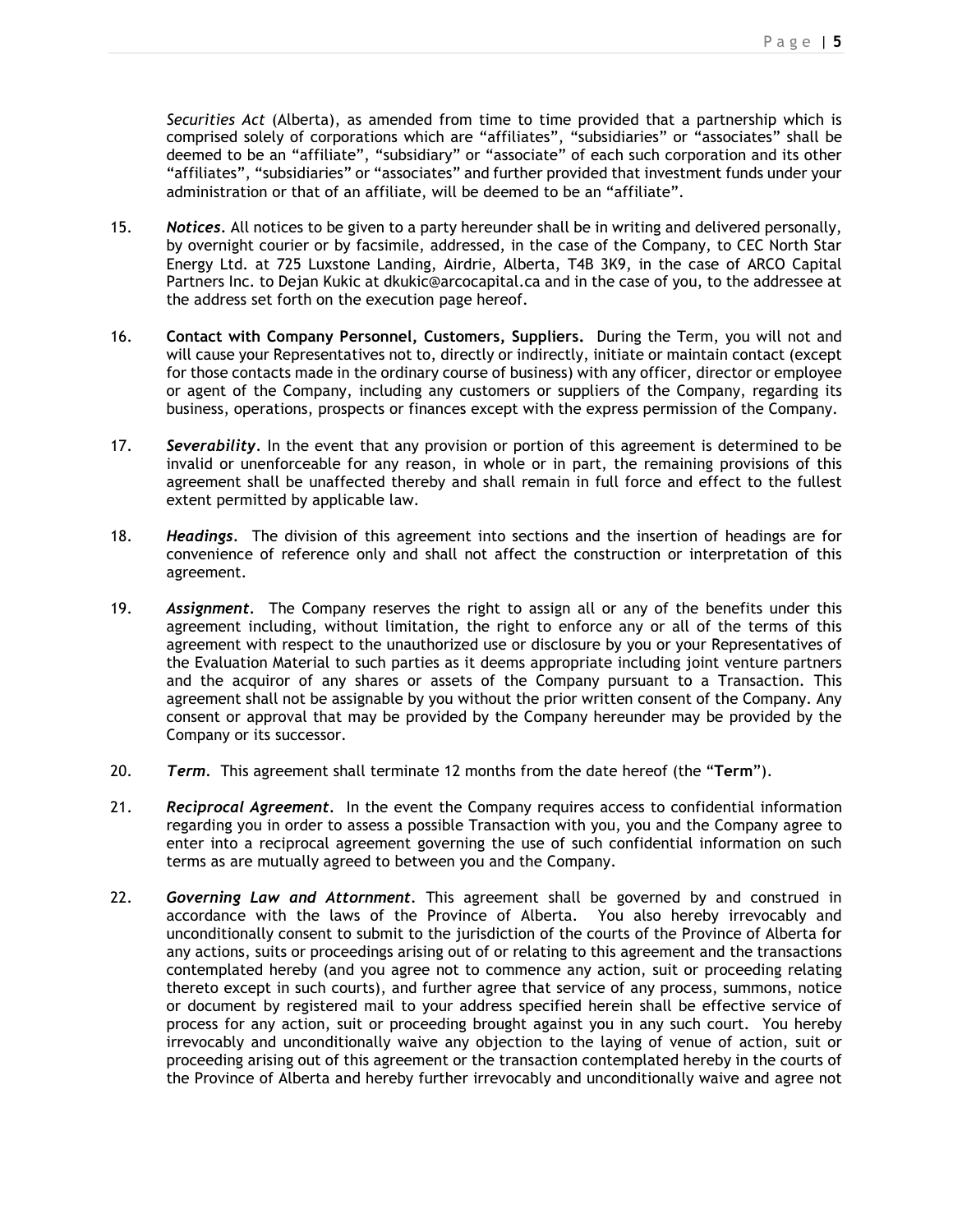to plead or claim in any such court that any such action, suit or proceeding brought in any such court has been brought in an inconvenient forum.

23. *Counterparts and Execution.* This agreement may be executed in any number of counterparts and all counterparts taken together constitute one and the same instrument. Receipt of an originally executed counterpart signature page by facsimile or an electronic reproduction of an originally executed counterpart signature page by electronic mail is effective execution and delivery of this agreement. Any party sending a counterpart by facsimile or electronic mail will also deliver the original signed counterpart to the other party; however, failure to do so will not invalidate this agreement.

Please confirm that the foregoing correctly sets forth our agreement by completing and signing this agreement in the space provided, as appropriate, and returning a copy for our files.

Yours truly,

**CEC NORTH STAR ENERGY LTD.** 

Officer's Signature

 Officer's Printed Name

Accepted this day of the control of the control of the control of the control of the control of the control of the control of the control of the control of the control of the control of the control of the control of the co

Full Company Name

Officer's Signature

Officer's Printed Name

Officer's Title